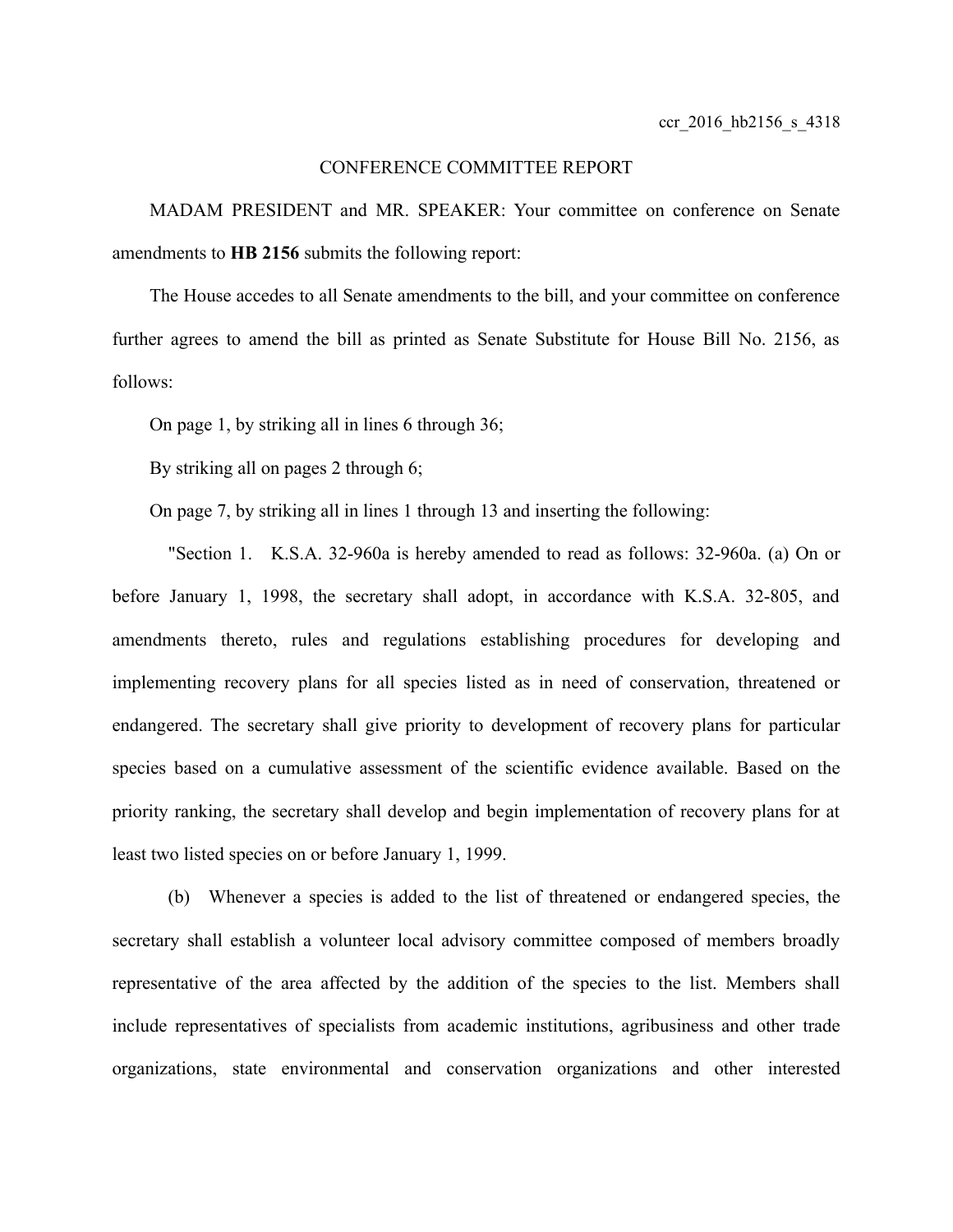organizations and individuals. In addition, the membership shall include, if appropriate, landowners and public officials representing state, local and tribal governments. To the maximum extent possible, committee membership shall evenly balance the interests of all potentially affected groups and institutions.

(c) The advisory committee shall: (1) Work with the secretary to adapt the listing of the species and the recovery plan for the species to the social and economic conditions of the affected area; and (2) disseminate information to the public about the scientific basis of the decision to list the species, the regulatory process and incentives available to landowners pursuant to this act.

(d) If a species in need of conservation receives a priority ranking to develop and begin implementation of a recovery plan, the secretary shall establish a volunteer local advisory committee in the same manner as provided by subsection (b) to work with the secretary to adapt the recovery plan and disseminate information to the public.

(e) In implementing a recovery plan for a species, the secretary shall consider any data, recommendations and information provided by the advisory committee.

(f) The secretary shall cause each developed and implemented recovery plan to be published and maintained on the official website of the department of wildlife, parks and tourism.

Sec. 2. K.S.A. 32-961 is hereby amended to read as follows: 32-961. (a) Whenever any species is listed as a threatened species pursuant to K.S.A. 32-960, and amendments thereto, the secretary shall adopt such rules and regulations pursuant to K.S.A. 32-963, and amendments thereto, as the secretary deems necessary and advisable to provide for the conservation of such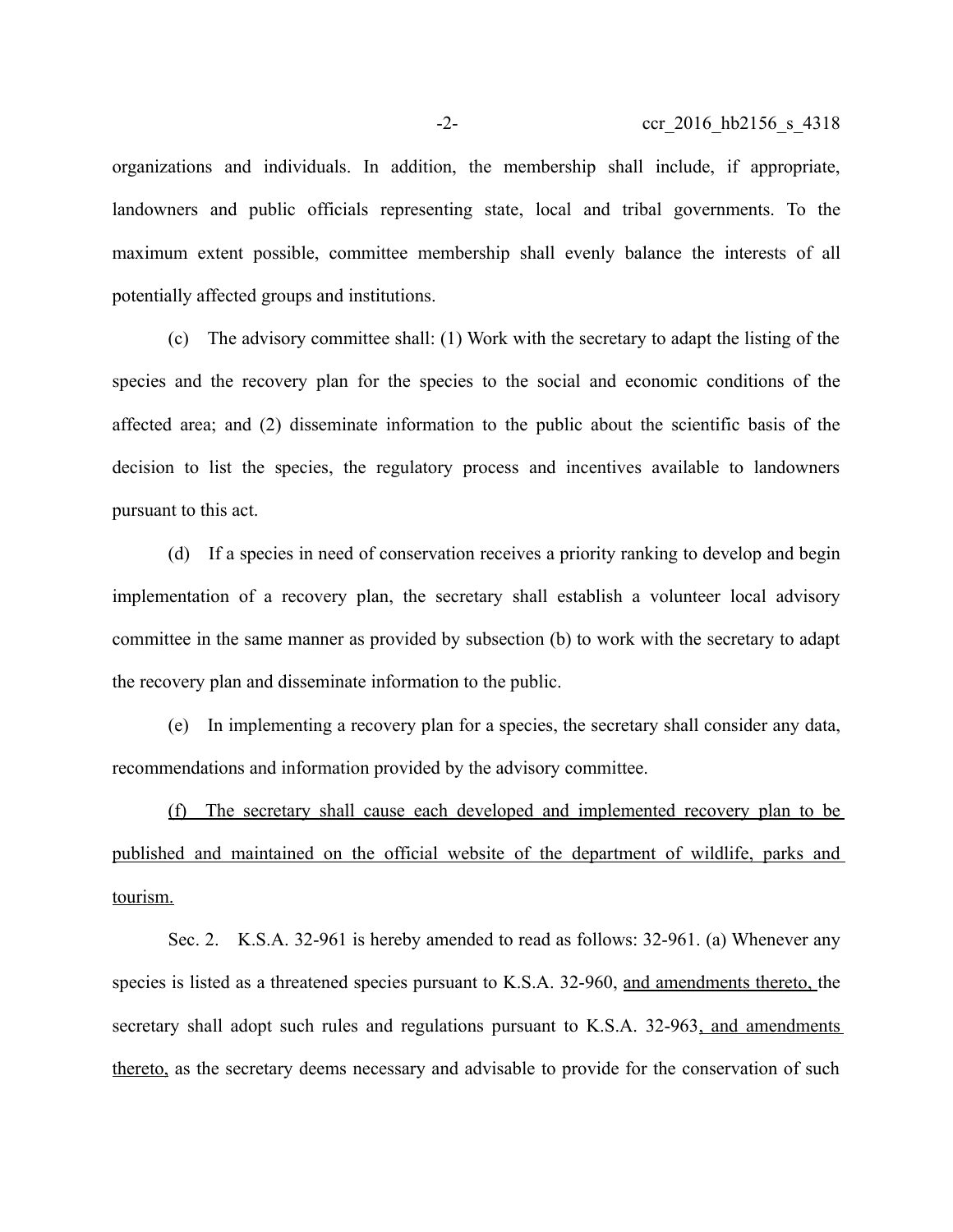species. By rules and regulations adopted pursuant to K.S.A. 32-963, and amendments thereto, the secretary may prohibit with respect to any threatened species included in a list adopted pursuant to K.S.A. 32-960, and amendments thereto, except as provided in subsection (c), any act which is prohibited under subsection (b) with respect to any endangered species included in a list adopted pursuant to K.S.A. 32-960.

(b) Except as otherwise specifically provided by this section or rules and regulations adopted pursuant to this section, a special permit is required for any person subject to the jurisdiction of this state to:

(1) Export from this state any endangered species included in a list adopted pursuant to K.S.A. 32-960, and amendments thereto;

(2) possess, process, sell, offer for sale, deliver, carry, transport or ship, by any means whatsoever, any such endangered species; or

(3) act in a manner contrary to any rule and regulation adopted by the secretary pursuant to authority provided by K.S.A. 32-957 through 32-963 and 32-1009 through 32-1012, and amendments thereto, which pertains to such endangered species or to any threatened species of wildlife included in a list adopted pursuant to K.S.A. 32-960, and amendments thereto.

(c) The provisions of subsection  $(b)(3)$  shall not apply to:

 (1) Normal farming and ranching practices, including government cost-shared agriculture land treatment measures, unless a permit is required by another state or federal agency or such practices involve an intentional taking of a threatened species under K.S.A. 32- 1010, and amendments thereto, or involve an intentional taking of an endangered species under K.S.A. 32-1011, and amendments thereto;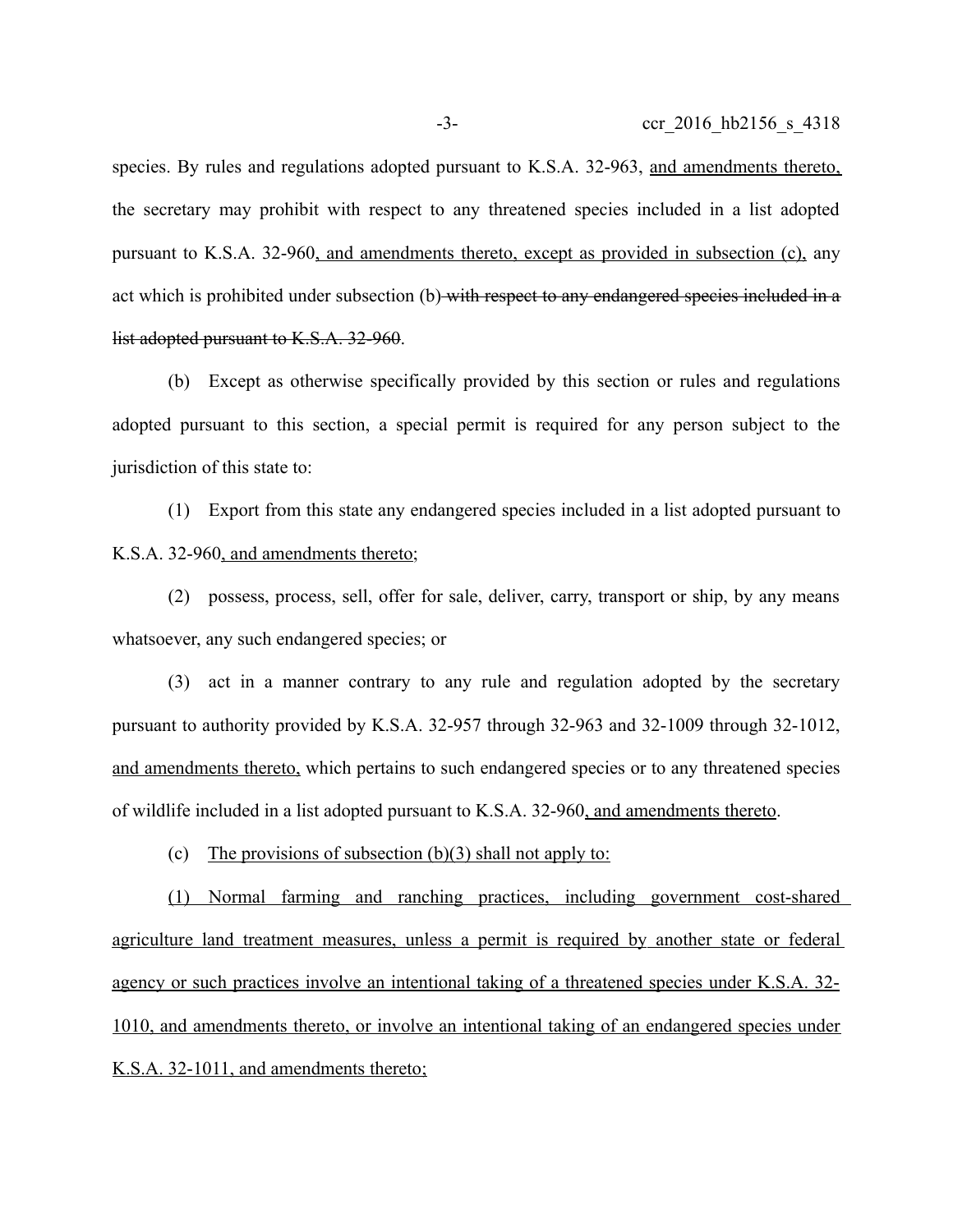(2) development of residential and commercial property on privately owned property financed with private, nonpublic funds unless a permit is required by another state or federal agency or the development involves an intentional taking of a threatened species under K.S.A. 32-1010, and amendments thereto, or involves an intentional taking of an endangered species under K.S.A. 32-1011, and amendments thereto; or

(3) activities for which a person has obtained a scientific, educational or exhibition permit, as provided by K.S.A. 32-952, and amendments thereto.

 (d) For the purposes of this section, a permit required by another state or federal agency shall not include a certification or registration.

(e) Subsection (b) does shall not apply to any endangered species listed pursuant to K.S.A. 32-960, and amendments thereto, and any species of wildlife determined to be an endangered species pursuant to Pub. L. 93-205 (December 28, 1973), the endangered species act of 1973, and amendments thereto, entering the state from another state or from a point outside the territorial limits of the United States and being transported to a point within or beyond the state in accordance with the terms of any federal permit or permit issued under the laws or regulations of another state.

 $(d)$  (f) The secretary may issue special permits to authorize, under such terms and conditions as the secretary prescribes, any act described in subsection (b) or any act which is otherwise prohibited by rules and regulations adopted pursuant to subsection (a), for scientific purposes or to enhance the propagation or survival of the affected species. Application for such permit shall be made to the secretary or the secretary's designee and shall be accompanied by the fee prescribed pursuant to K.S.A. 32-988, and amendments thereto. The secretary shall maintain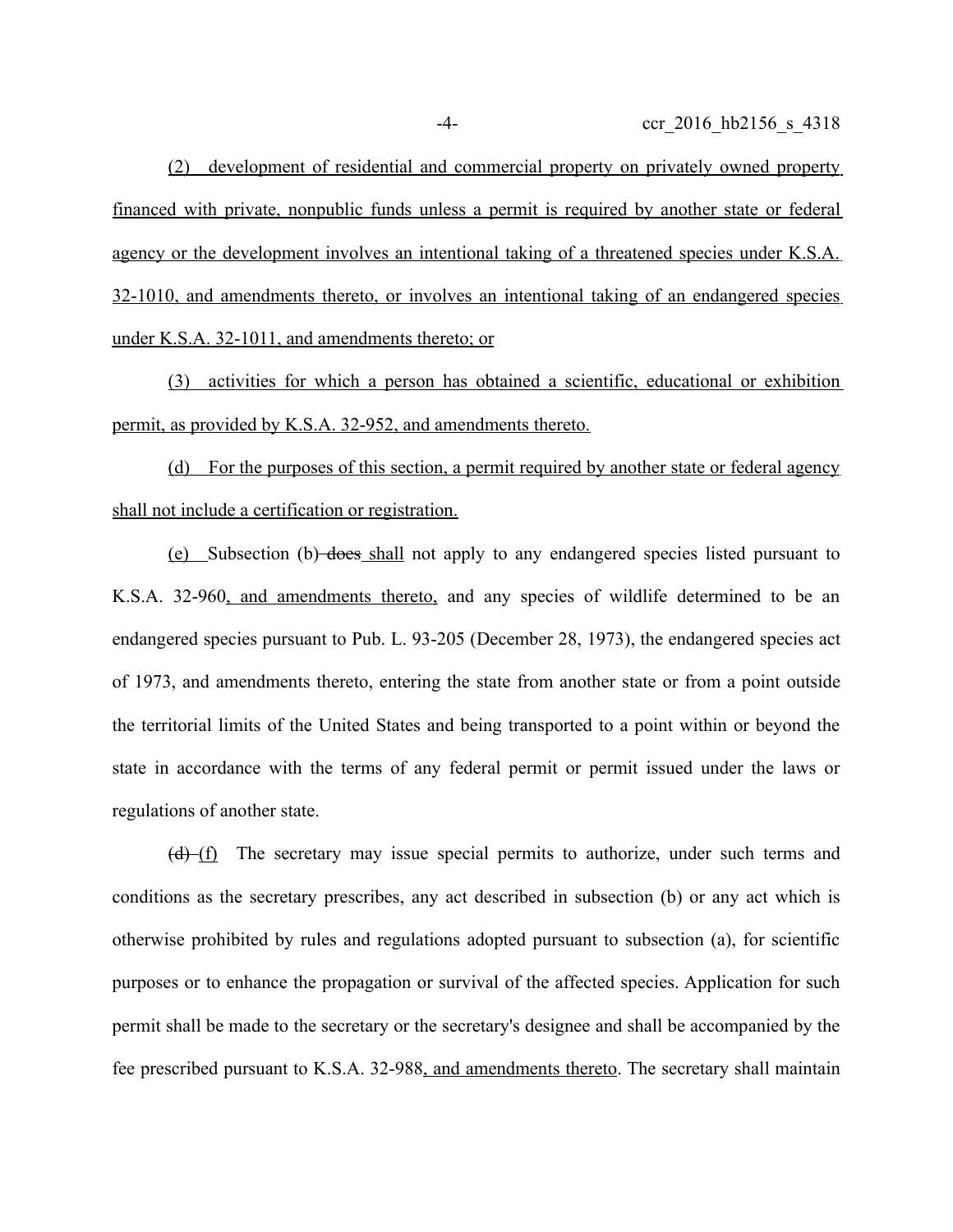a list of permit applications under this subsection. Where such applications have been approved and special permits have been issued, the secretary shall maintain a list of such permits, including therein the name and address of the permittee and the terms and conditions prescribed for each such permit. The secretary shall keep such lists current and shall file copies thereof, along with any additions or amendments, with the secretary of the interior of the federal government.

 $(e)$  (g) Threatened or endangered species included in a list adopted pursuant to K.S.A. 32-960, and amendments thereto, may be captured or destroyed without a permit by any person in an emergency situation involving an immediate and demonstrable threat to human life.

(h) (1) For all new species listed as endangered or threatened by the secretary pursuant to this act on and after July 1, 2016, recovery plans for such species shall be completed within four years after the species is listed. If such recovery plan is not completed within four years, no permit shall be required by the secretary for any activity that would otherwise require a permit pursuant to this act until the recovery plan is complete. The provisions of this paragraph shall not apply to any species listed as endangered or threatened under the endangered species act of 1973 (Pub. L. No. 93-205).

(2) The secretary shall annually submit a report on all species listed as endangered or threatened as of June 30, 2016, to the senate committee on natural resources and the house committee on agriculture and natural resources. Such report shall include:

(A) The status of species with a completed recovery plan;

(B) the status of species with a recovery plan currently in process, but not yet complete; and